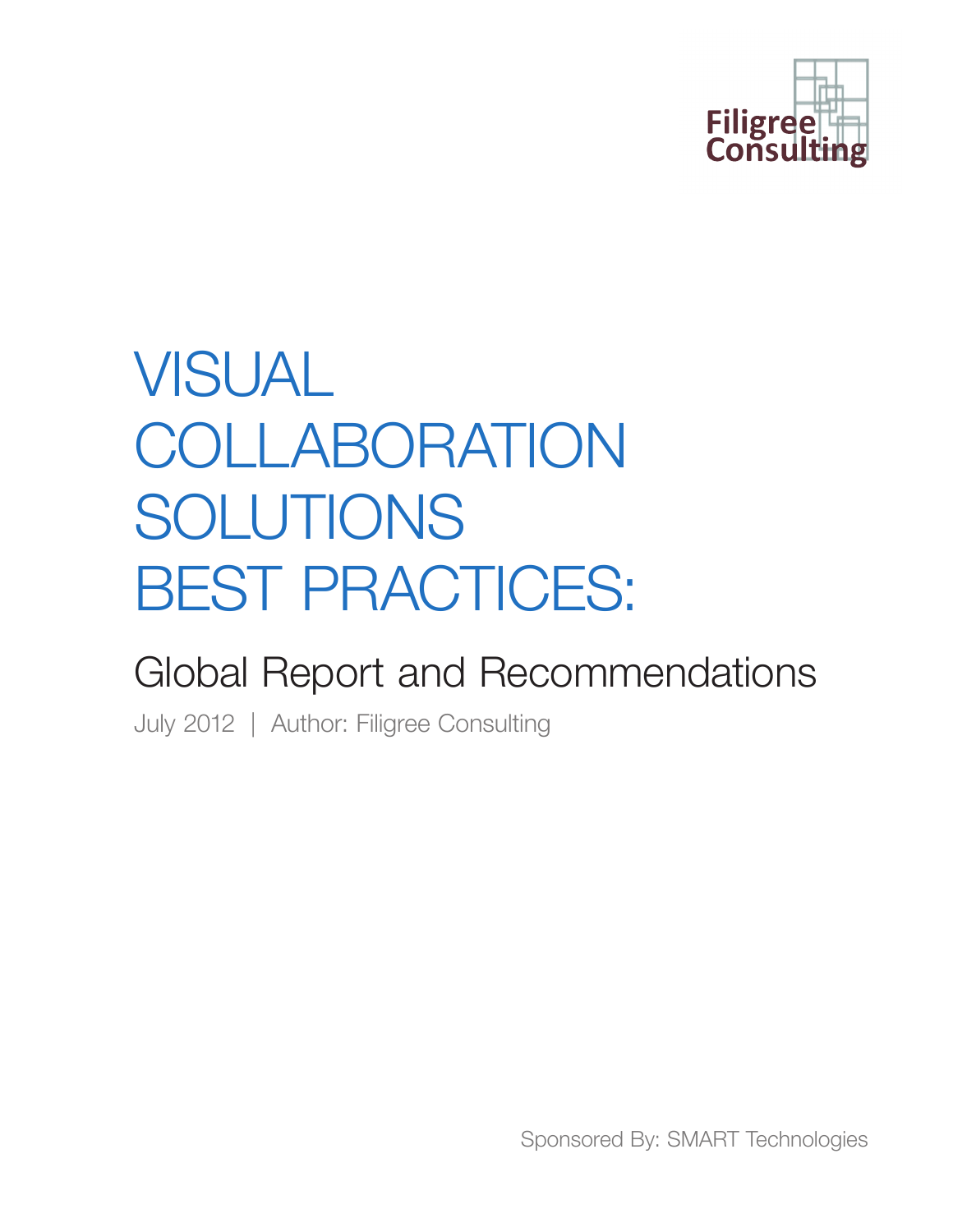Respondents at the highest level of collaboration maturity are up to **five times more likely to gain positive impact** on a range of business outcomes than those at the lowest level of maturity.

## Executive summary

SMART Technologies recently commissioned a global research study to get a better understanding of customer value as it relates to their investment in collaboration. The primary goal was to determine if companies experienced value differently, depending on their approach to implementing collaboration. The core finding was that companies that implement a strategy that includes integrated solutions, processes and training will receive value that exceeds expectations in the form of reduced expenses, improved quality, reduced risk and increased business agility.

Collaboration is no longer just a term to describe a form of group interaction. It is evolving to become a strategy leveraged by executives with a vision to transform their corporate culture. Their goal is to help teams work differently so they can be more engaged and productive.

A key finding is that there is a continuum of maturity that reflects how organizations approach collaboration. Organizations that attain the highest level of maturity score the highest across all best practices. More importantly, they are up to five times more likely to gain positive impact on a range of business outcomes compared to those at the lowest level of maturity.

The chart below shows the distribution of maturity levels and the value received. Results showed 71.4% of respondents were at the unsupported or not integrated levels and achieved low to moderate value from their collaboration technology. The other 28.6% were at the integrated, collaborative or optimized levels and experienced better than expected value on specific outcomes such as reduced expenses, better quality, lower risk and improved productivity.

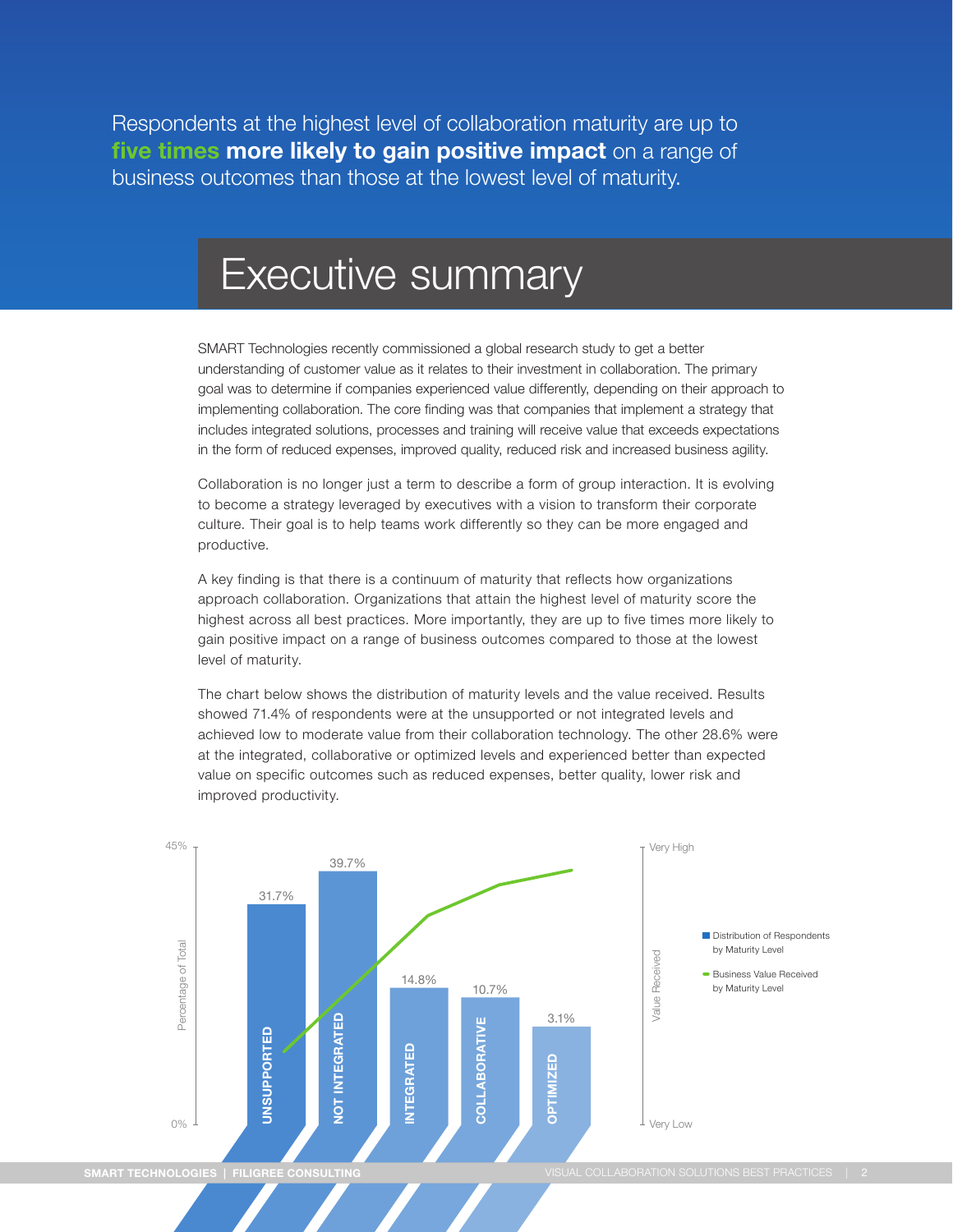## There are five stages along this maturity continuum

**UNSUPPORTED** – There is no collaboration strategy in place and the organization has little technology available to support team work.

**NOT INTEGRATED** – The organization is experimenting with technology but does not have a collaboration strategy. It's implementing basic technology for which there's little integration between hardware, software and other systems. Price is a primary consideration.

**INTEGRATED** – The organization believes in collaboration, so it implements solutions that integrate hardware, software and other systems. However, these collaboration environments are not available to everyone nor is there strategy around training and processes.

**COLLABORATIVE** − A collaboration strategy is in place that includes integrated solutions, training and processes. However, solutions are not fully deployed, so the full range is not available to everyone.

**OPTIMIZED** – The organization transformed the way it works with a complete implementation of solutions, services and processes. It created a range of informal, structured, formal and dispersed collaboration

#### **DEFINING** COLLABORATION **SOLUTIONS**

Collaboration solutions are considered to be any technology products, software and services that support the process of collaborative working, learning or interacting, whether between colleagues in the same room or across multiple remote locations.

While the best-known examples are videoconferencing, audio conferencing and interactive whiteboard technology, a new concept of 'visual collaboration solutions' is emerging.

Visual collaboration solutions provide a fully integrated package that encompasses interactive displays, collaboration software, remote collaboration options, services, training, and compatibility with other industry-leading software tools.

#### **COLLABORATION MATURITY** ASSESSMENT

To help business decision-makers and executives leverage this research, an online self-assessment is available. Use the assessment tool to determine your organization's maturity ranking and performance against industry best practices. The results of your assessment will include a report highlighting opportunities for improvement.

The SMART's self-assessment tool is available at smarttech.com/assessment42.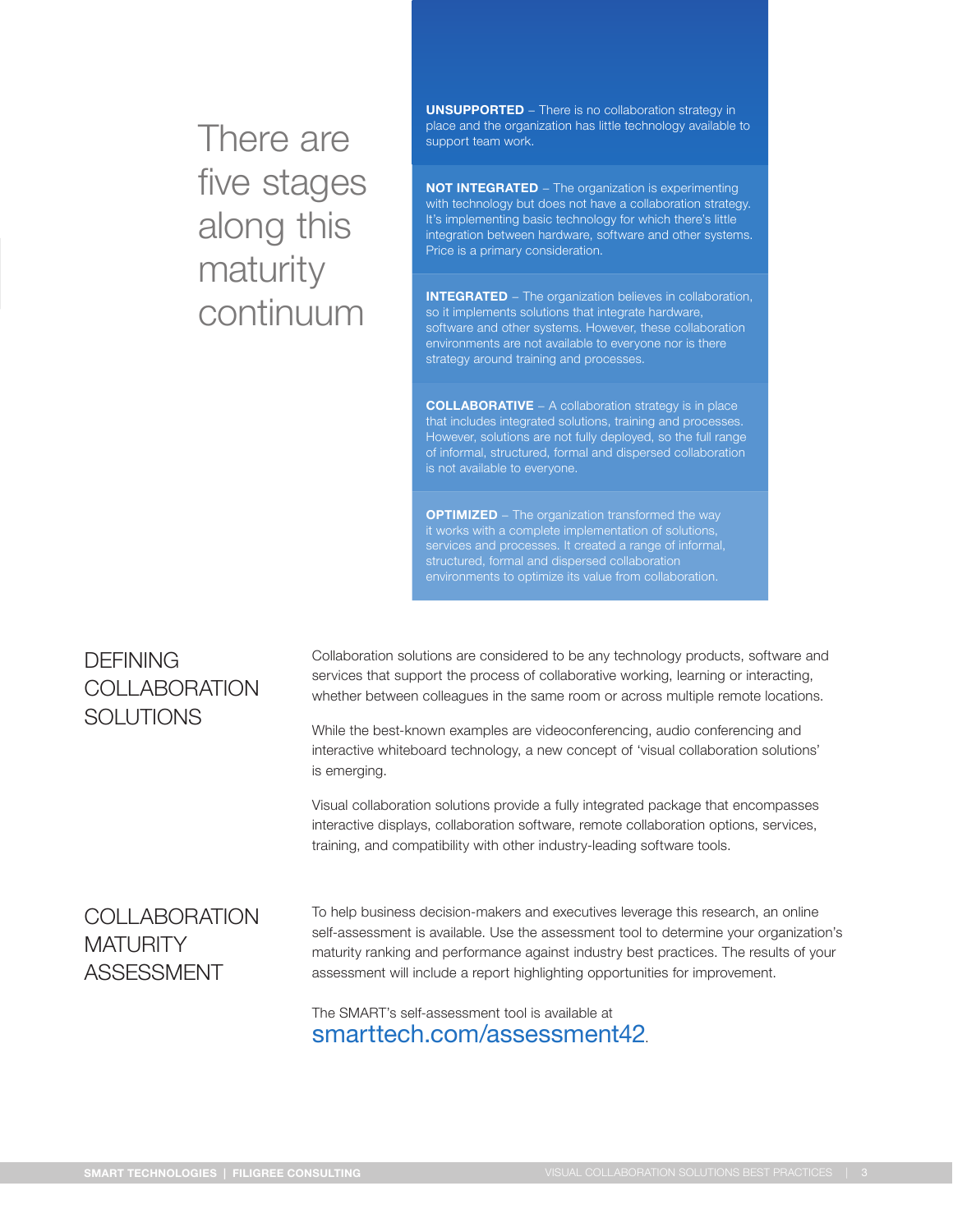Organizations at optimized levels have transformed the way they work by **implementing a complete collaboration solution** that includes services, processes and best practices.

### The Impact of Collaboration Best Practices

The research study found that richly integrated collaboration solutions along with supporting services and processes that leverage best practices can improve quality, agility and productivity, and reduce expenses and risks.

The impact of visual collaboration solutions and best practices can be seen in five areas:

- Better ideation
- Enhanced synthesis and problem solving
- Improved decision-making
- Promotes more action
- Stronger and more engaged teams

## At the highest levels of maturity

 $\int$  0/0

reported the value exceeded their expectations

## 90%

reported the value from collaboration solutions exceeded the value from other technology investments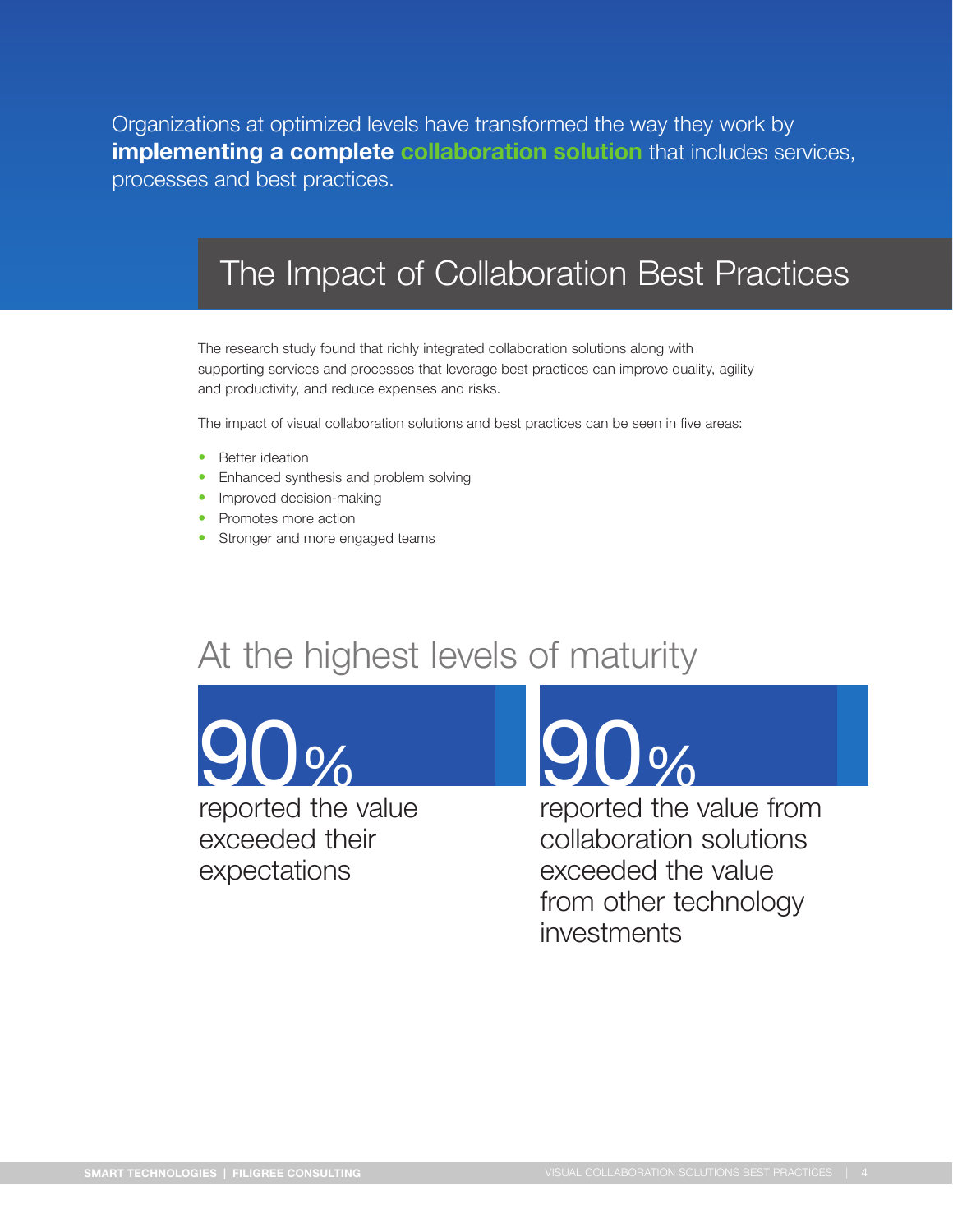## High impact results

#### COLLABORATIVE TECHNOLOGY AND PRACTICES DIRECTLY RELATE TO VALUE

The graph below depicts the relationship between maturity (as a function of technology adoption and best practices performance) and the value from collaboration solutions as compared to other technology investments.

Essentially, organizations at lower levels of maturity achieve less value and those at higher levels of maturity achieve higher value:

- At the unsupported level, only 45% of participants reported value above average, compared to other technology investments, while 16% reported value below average, compared to other technology investments.
- At the integrated level of maturity, 72% reported value exceeding the average, compared to other technology investments.
- At the highest levels of maturity, 90% reported value exceeding the average, compared to other technology investments. Furthermore, 30% reported value that significantly exceeded the average.



**Below Average About Average Exceeds Average**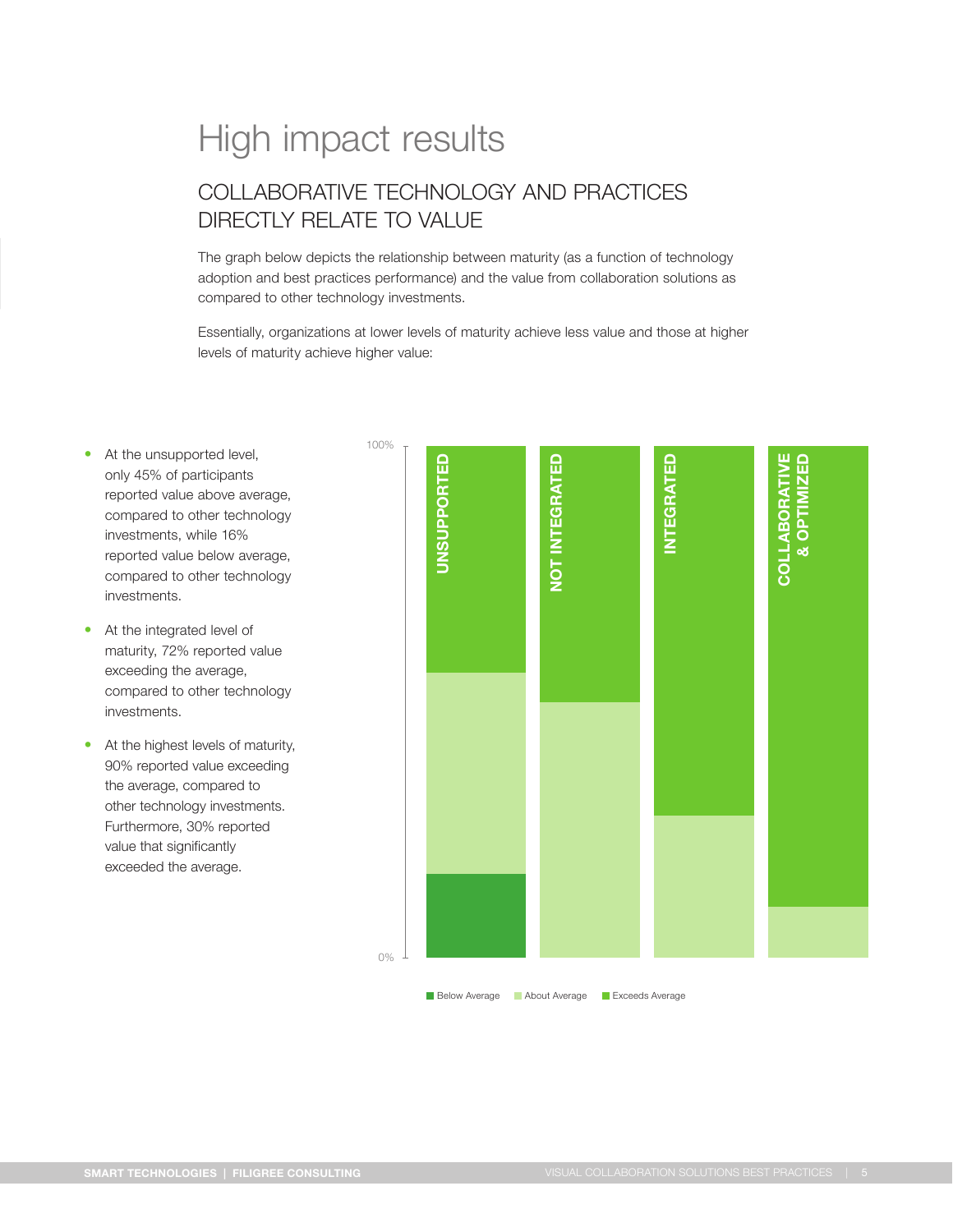Participants at the highest levels of maturity are **1.6 to 5.3 times more likely to gain positive impact** on a range of outcomes.

#### OUTCOMES ARE POSITIVIELY IMPACTED WHEN TECHNOLOGY AND BEST PRACTICES ARE COMBINED

The most significant conclusion here is that when organizations add more highquality, integrated collaboration technology and improve their practices with regard to collaboration, they get better results – both in value and in specific outcomes.

Participants at the highest levels of maturity between 1.6 and 5.3 times more likely to gain positive impact on the following outcomes, compared to participants at lower levels of maturity:

- Accelerated rate of innovation (3.1 times more impact)
- Faster and more informed decision-making (2.3 times more impact)
- Meeting productivity (length, participant satisfaction) (2.2 times more impact)
- Risk reduction (5.3 times more impact)

Organizations indicated they would benefit from setting up a **range of collaboration environments.**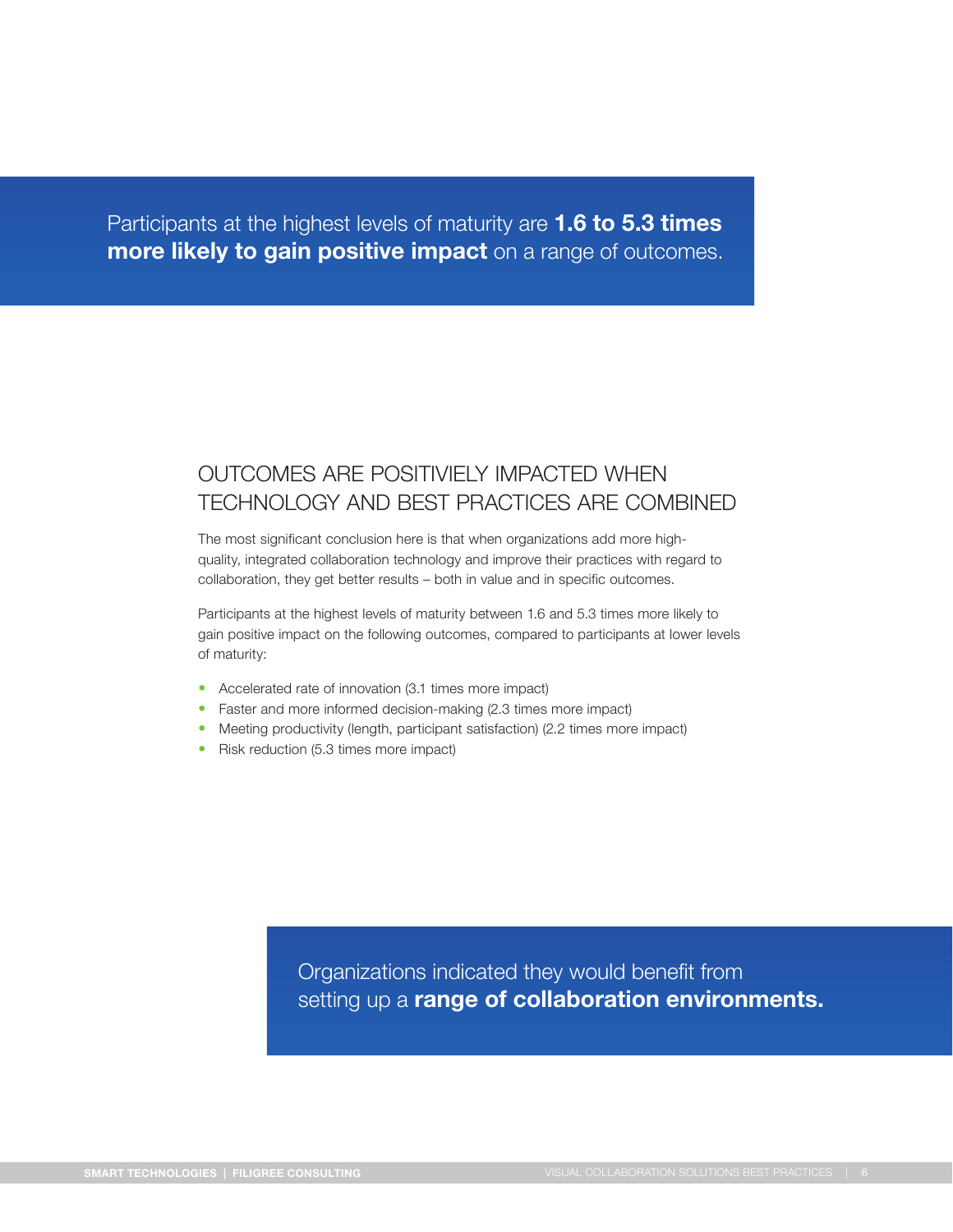#### BUSINESS OUTCOMES AND MATURITY GAINS

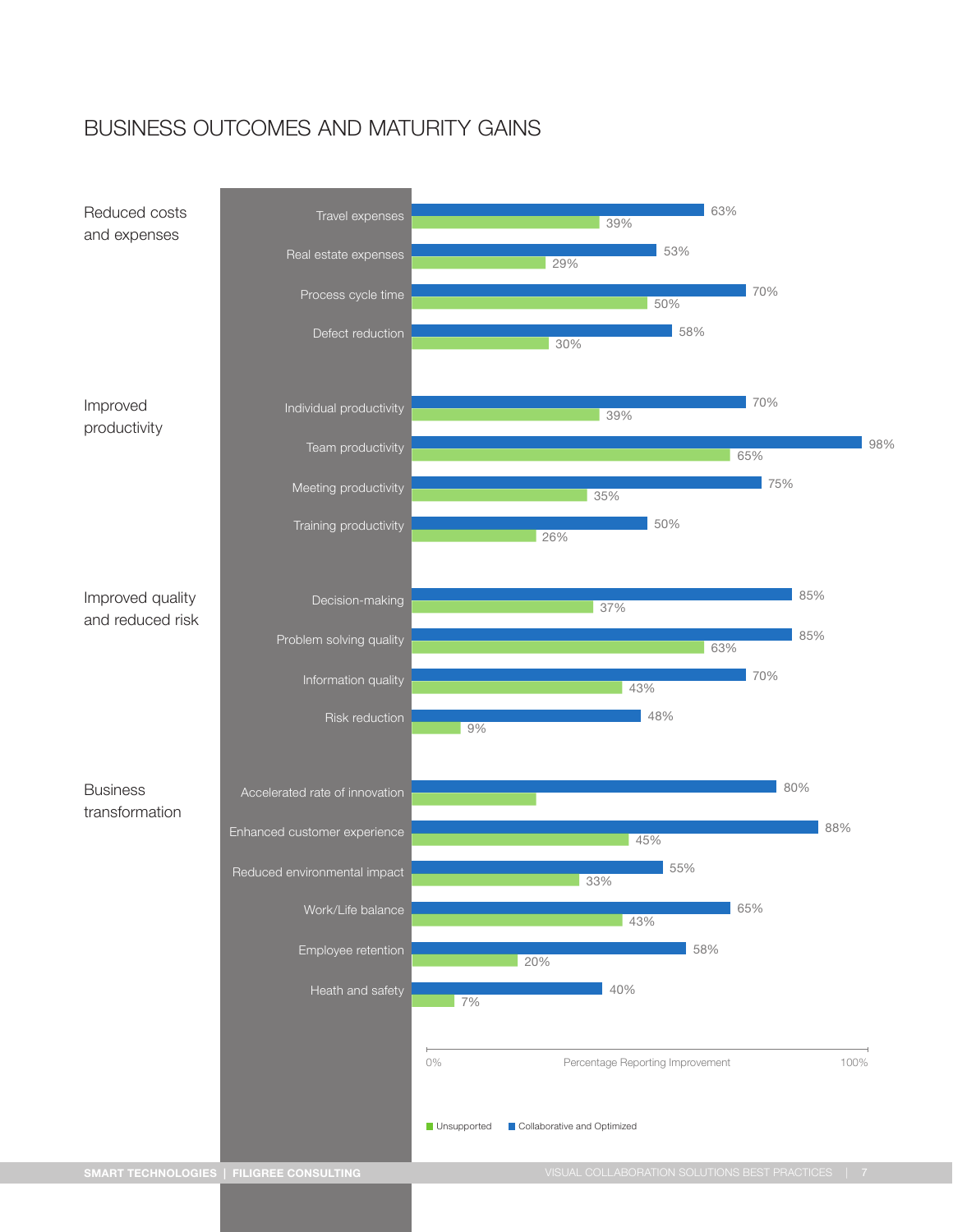## The Impact of **Collaboration** Best Practices

The research study measured performance on twentyseven best practices<sup>\*</sup> and the impact they have on an organization's success.

The chart below is an analysis of the overall performance and impact of the practices. It groups the practices into four quadrants based on the relationship between how participants rated their performance on a specific best practice and how important they considered that practice to be to their organization.



The area of the quadrant to focus on is the low performance / high impact section (bottom right). This section is important because these best practices offer high value but are practices for which respondents reported low performance

**\*** See appendix for descriptions of all 27 best practices.

**HIGH**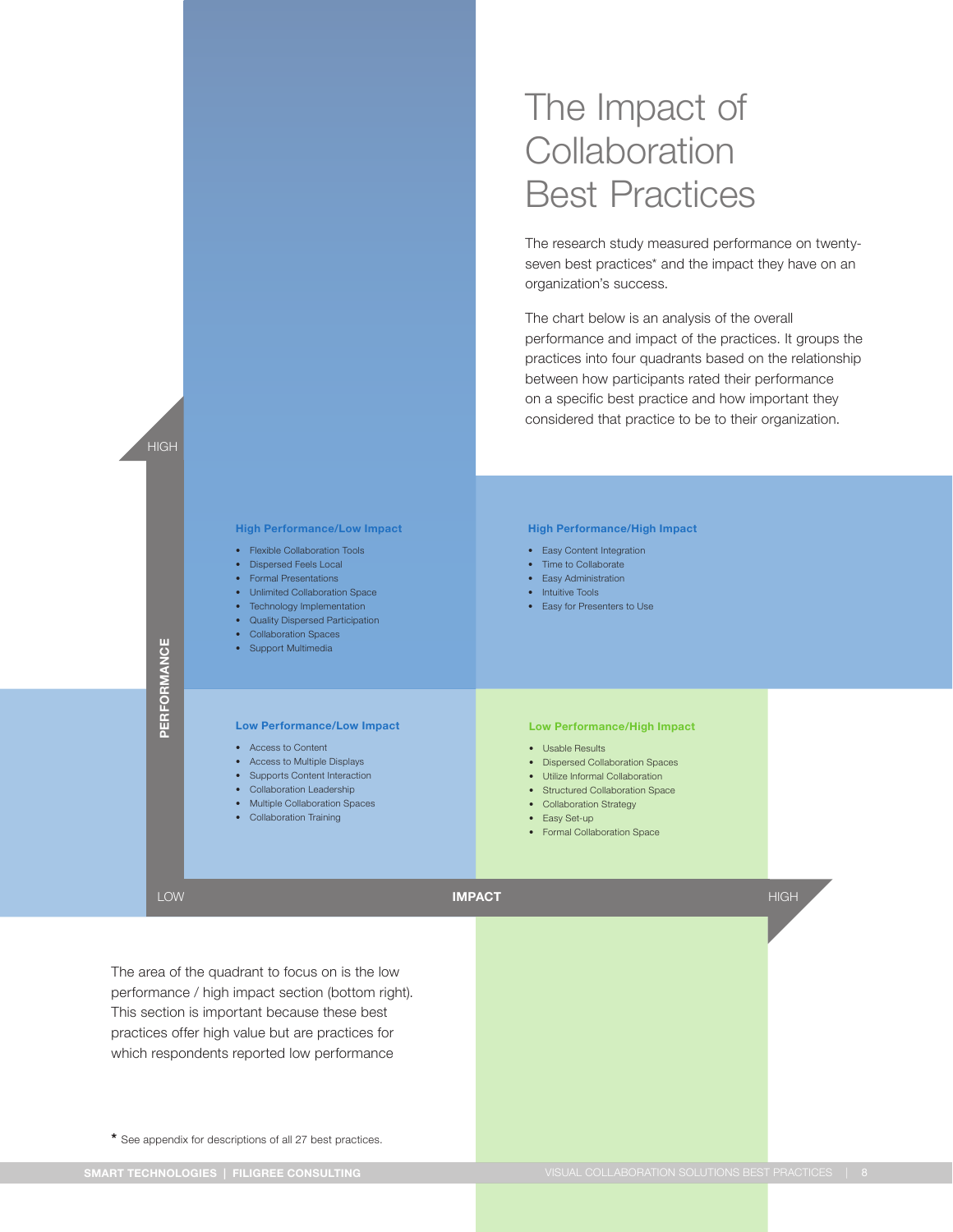#### HIGH-VALUE COLLABORATION PRACTICES

| <b>USABLE RESULTS</b>                           | This refers to being able to capture and automatically share the results of a collaboration<br>session, in a format that can be edited and used at a later date. |
|-------------------------------------------------|------------------------------------------------------------------------------------------------------------------------------------------------------------------|
| <b>DISPERSED</b><br><b>COLLABORATION SPACES</b> | This refers to establishing environments with integrated technology to support remote/<br>dispersed team members.                                                |
| <b>UTILIZE INFORMAL</b><br><b>COLLABORATION</b> | This refers to taking advantage of the power of informal collaboration as a way to cultivate<br>and capture a new impromptu idea.                                |
| <b>STRUCTURED</b><br><b>COLLABORATION SPACE</b> | This refers to establishing environments with integrated technology to support structured<br>problem-solving and design work (cultivating ideas into action).    |
| <b>COLLABORATION</b><br><b>STRATEGY</b>         | This refers to implementing collaborative solutions, processes, training and best practices<br>with intent, and in a planned organization wide rollout.          |
| <b>EASY SET-UP</b>                              | This is about being able to walk into a collaboration space and have the technology ready<br>to use and connect to remote participants.                          |
| <b>FORMAL</b><br><b>COLLABORATION SPACE</b>     | This refers to establishing environments with integrated technology to support decision-<br>making and important communication with external audiences.          |

A theme that emerges is respondents see high value in having a range of collaboration environments (e.g., informal, formal, structured and dispersed) but rate their performance as low on these best practices. One conclusion to draw is organizations should consider a collaboration strategy that produces this range of environments in order to better support the outcomes required from each style of collaboration.

## Role Impacts View of Collaboration

An analysis of best practice performance by types of functions, industries and company size was completed as part of the research.

- The comparison of practice performance by function indicates that there appears to be a lack of alignment between users and IT/facilities planners. This may indicate that IT has an incomplete understanding of user needs and requirements.
- Individuals in management roles generally rate performance higher than their staff.
- Industry comparison shows government lagging in performance compared to other industries.
- Small organizations lag on several practices.

What these findings suggest is that each organization should consider these nuances in terms of function, size and industry when developing its collaboration strategy. Taking the SMART Collaboration Maturity Assessment at smarttech.com/assessment42 will help you understand these specific nuances in more detail.

Respondents see high value in terms of having a range of collaboration environments but rate their performance as low on these best practices.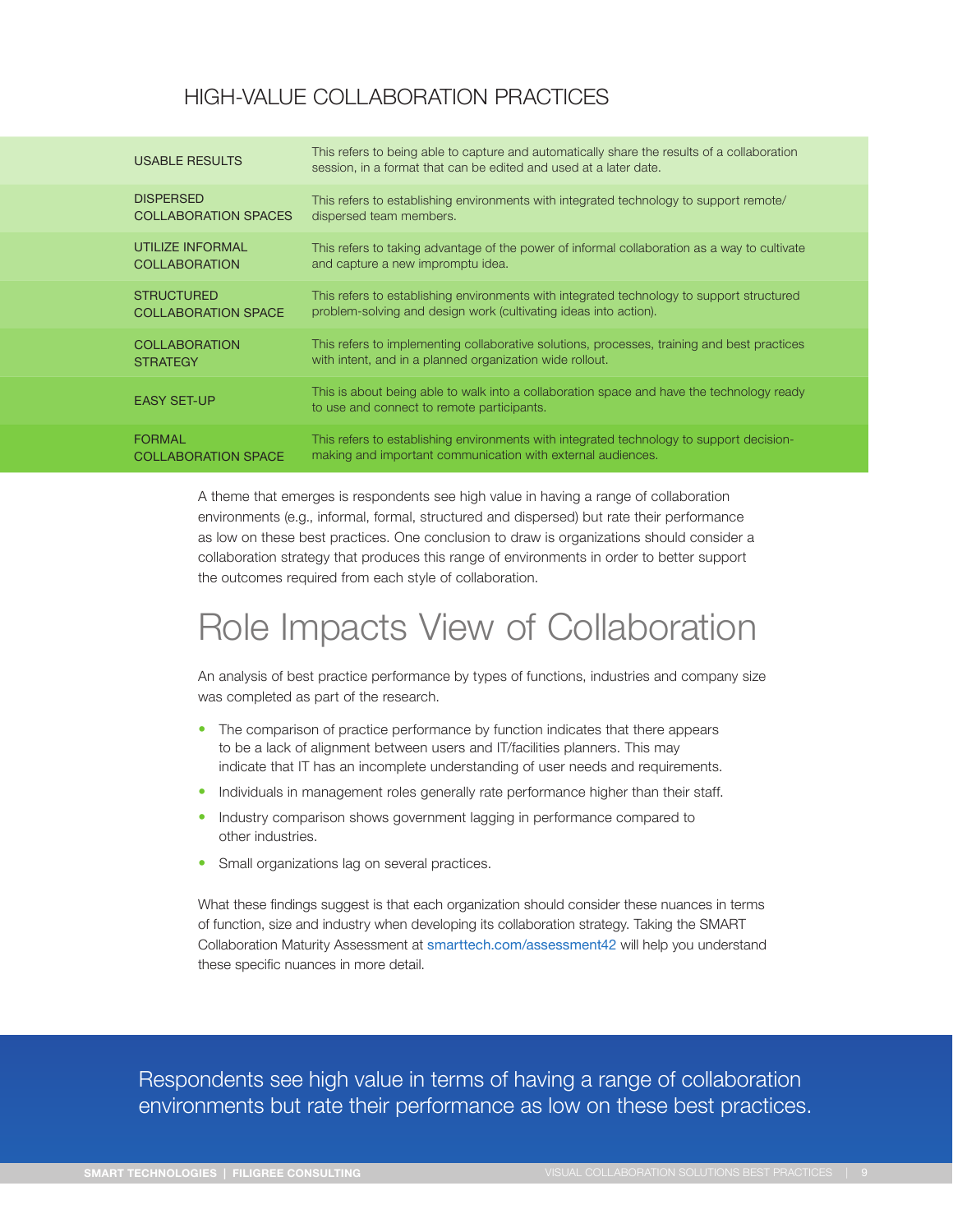IBM's latest global CEO study ranked collaboration as the **number one trait CEOs seek in new employees.**

### Technology Adoption and Penetration

The adoption and penetration of 13 technologies were tested in the research. The chart below contains the average adoption rating for all respondents. Adoption was measured on an eight-point scale ranging from "do not use" to "more than 75% of potential users have access". Therefore, adoption not only measures basic adoption but includes the concept of user base penetration.



Of the 13 technologies analyzed for adoption, email, user devices (PC, phone, tablet, etc.) and search have the highest level of adoption. The adoption levels are lower for interactive whiteboards and displays, with touch and without touch.

The technologies that involve one-to-many asynchronous interactions (e.g., e-mail, messaging) have higher adoption rates than many-to-many synchronous interaction methods (e.g., collaboration software). As the collaborative culture quickly evolves, we can expect a higher adoption rate for interactive methods that support real-time communication and information sharing among many people at the same time. These methods include interactive whiteboards and displays with integrated software.

Recently, IBM's latest global CEO study\* ranked collaboration as the number one trait that CEOs seek in new employees as part of their efforts to create a more collaborative culture.

\*Source: IBM C-Suite Studies (2012) Leading Through Connections; Insights from the Global Chief Executive Officer Study. Retrieved from http://www-935.ibm. com/services/us/en/c-suite/ceostudy2012/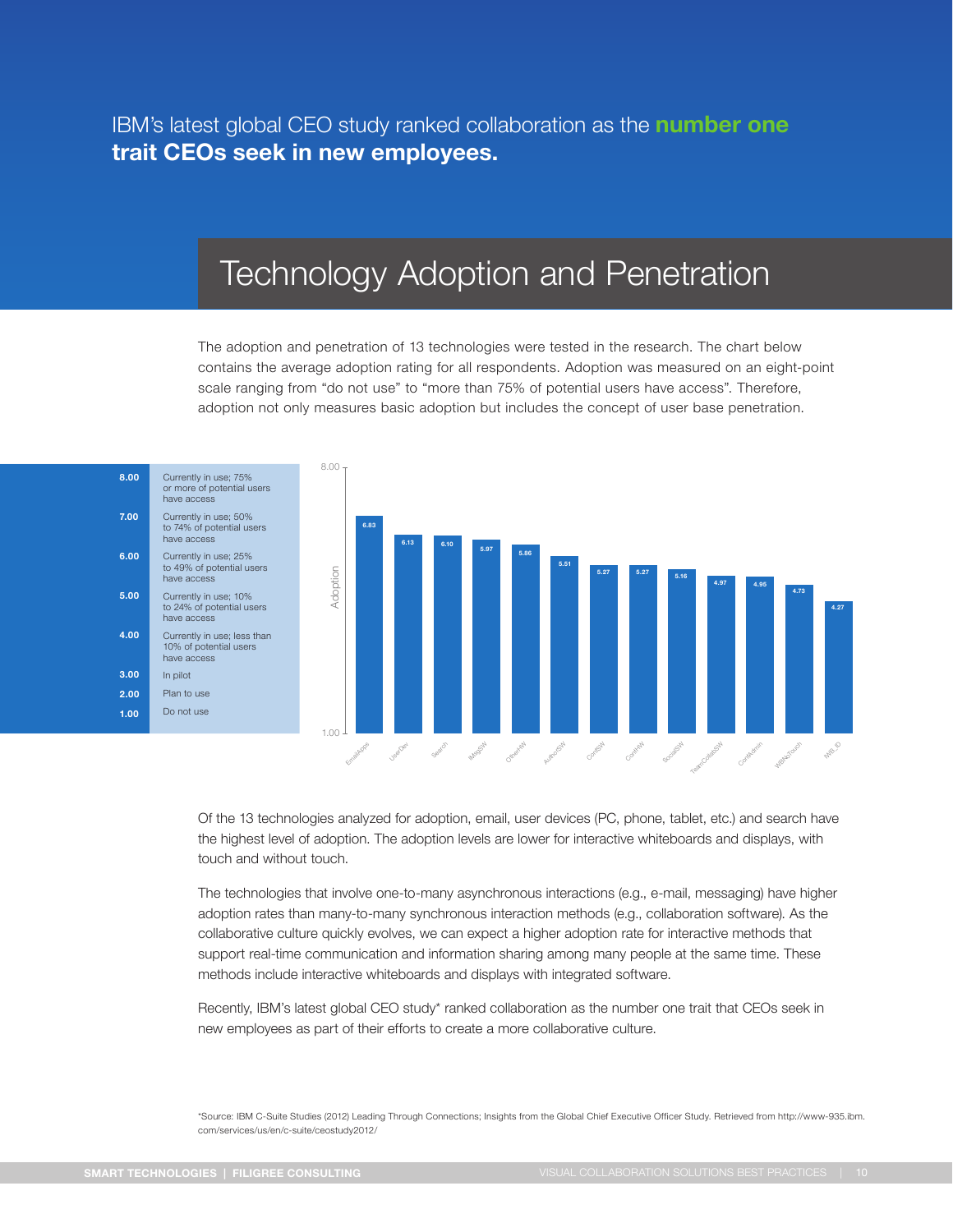## Technology adoption and best practices – contribution to value

The research illustrates that when organizations add high-quality, integrated collaboration technologies and improve their practices with regard to using collaboration solutions, they get dramatically better results – both in value and in specific outcomes (reduced expense, reduced risk, improved quality, and agility).

There is a complex, non-linear and multidimensional relationship between the components of collaboration technology, best practices and value.

The chart below indicates that:

- At high levels of maturity, technology drives about 24% of the value achieved, best practices about 37% and the balance (39%) is from extraneous variables.
- Within the technology portion, the impact of software (13%) slightly exceeds hardware (12%) in terms of value.

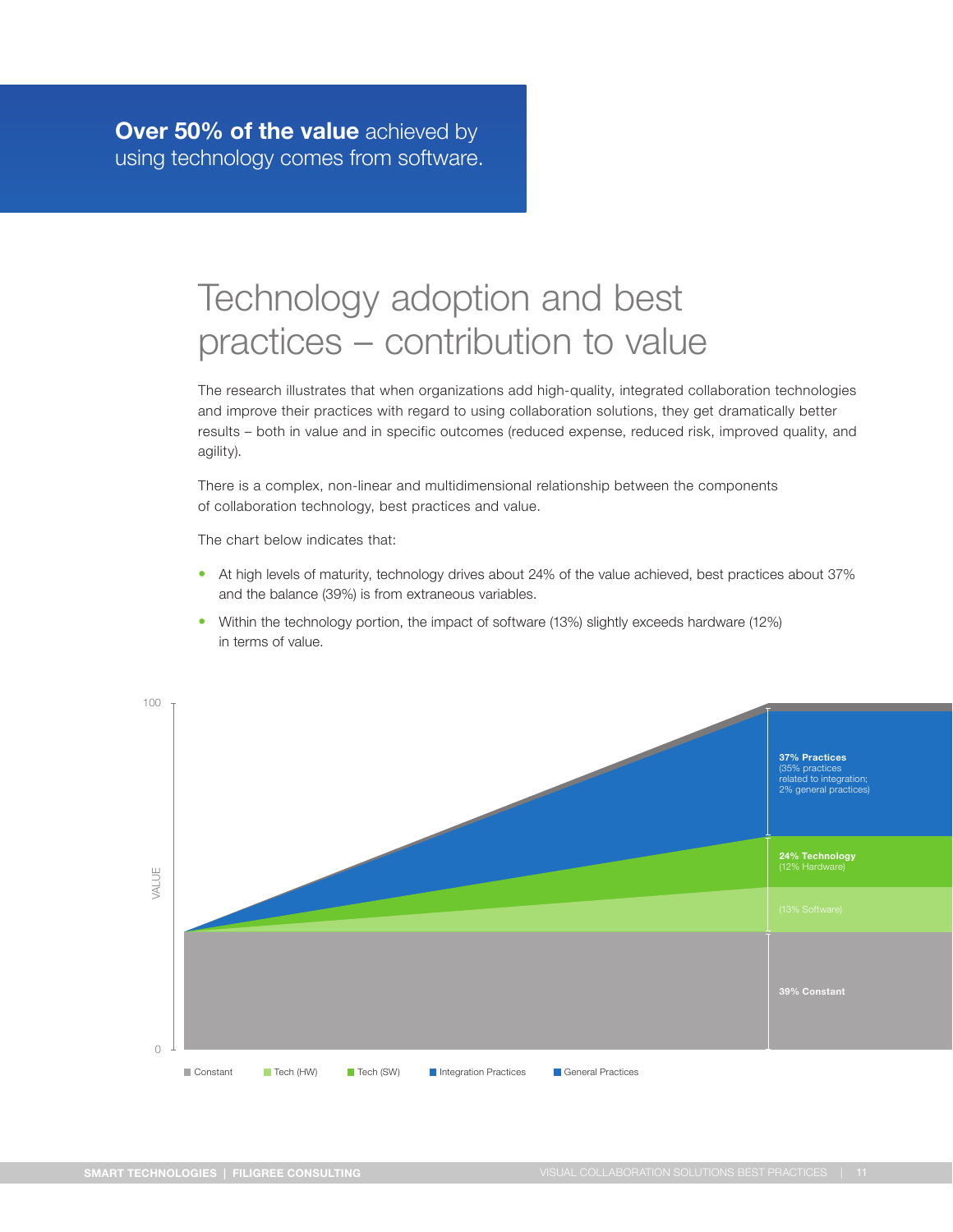Organizations should strive for an optimal level of maturity, achieved by having a strategy that combines **integrated solutions with services and processes to support best practices.**

## Research Recommendations

The research shows that to maximize the value of collaboration, the following points should be considered:

- Collaborative technology and practices directly relate to value
- Outcomes are positively impacted when technology and best practices are combined
- In general, businesses and governmental organizations are at different levels of maturity, with only a small number (3%) at the highest level of maturity
- Technology adoption and best practices make important contributions to value

In conclusion, the research findings show that it is possible to drive great results from collaboration solutions, however success depends on an organization's maturity level. To obtain maximum value, organizations should strive for an optimal level of maturity. This is achieved through a strategy that combines integrated technology solutions with services and processes that support a range of best practices. It is also important for that strategy to support the roll-out of collaboration solutions across the entire organization, along with a range of collaboration environments.

## Next Steps and Further Research

To help business users, decision-makers and executives leverage this innovative research an online self-assessment is available. If you are interested in assessing your organization, the self-assessment tool is available at smarttech.com/assessment42.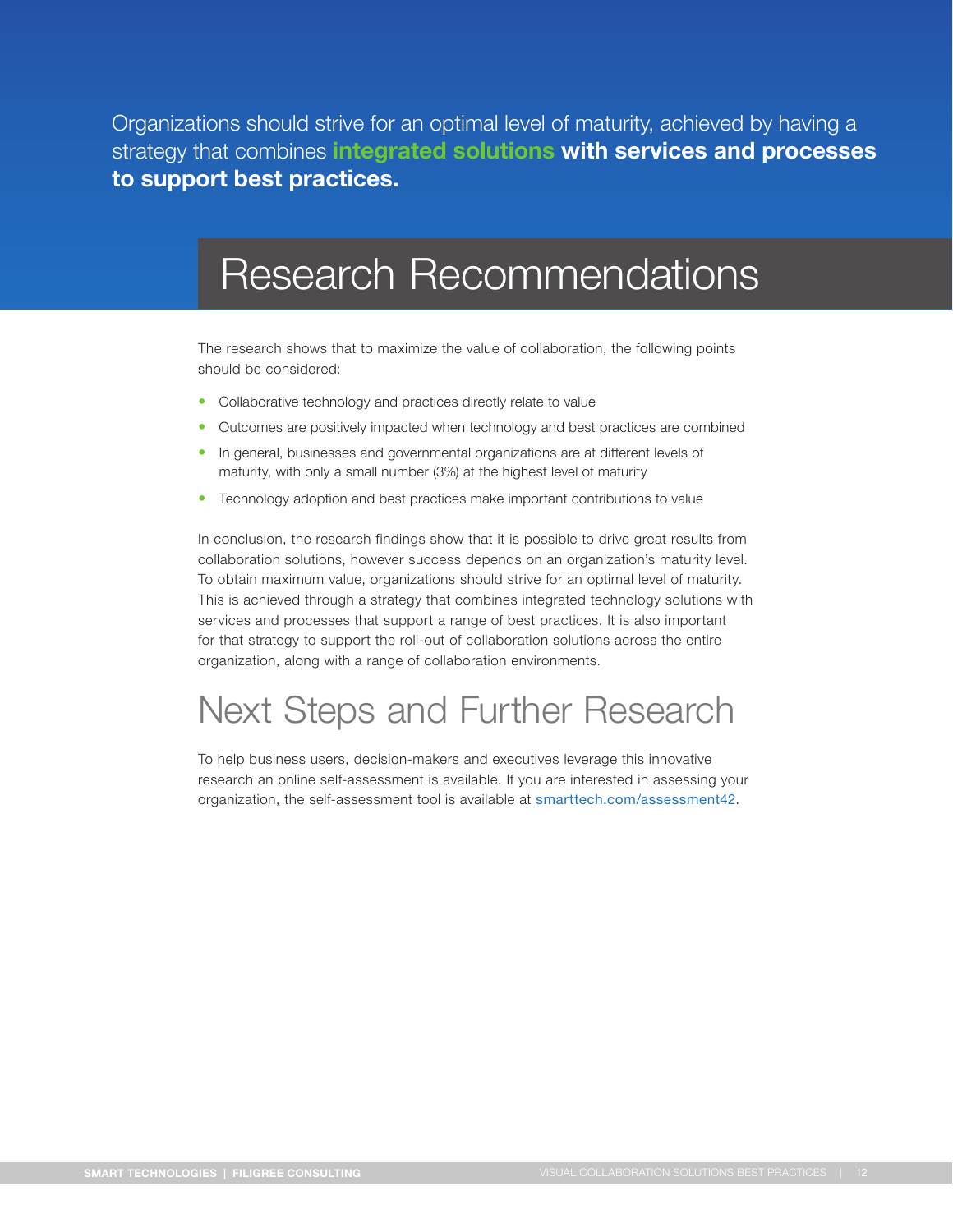## Research Methodology and Demographics

SMART Technologies commissioned the research study to get a better understanding of customer value as it relates to the investment in collaboration technology. The study was conducted by Filigree Consulting who collaborated on the development of objectives, hypotheses, instrumentation and synthesis of the research results. The qualitative research included the development of questions about best practices through many in-depth interviews, site visits and group discussions. As part of the qualitative research, the concept of "value" was also explored. This was immediately translated into important measurable outcomes such as reduced expenses, improved quality, reduced risk and increased business.

The quantitative study about collaboration technology, best practices and measurable outcomes involved collecting input from more than 350 participants from around the world, with a broad base of job functions, levels, company sizes and industry types. A panel approach was used for the majority of the data collection. After filtering to remove outliers and incomplete records, 290 responses were used in the analysis.

The following charts depict the demographics of the sample:

JOB FUNCTION The study included job functions in several categories (and as text information) and were grouped as follows:

- Design and process management 19% of the sample includes research and development, design, project management, etc.
- General management (32%) includes human resources, financial and sales and marketing functions
- • IT and Facilities (49%) includes information technology, facilities and real estate

# **General Mgmt 32% Design and Process Mgmt 19%**

**IT and Facilities 49%**

#### SIZE OF **ORGANIZATION**

The chart at the right shows the distribution of survey participants based on the size of organization they were employed with. There is good representation (and sufficient sample size for comparisons) in all groups.